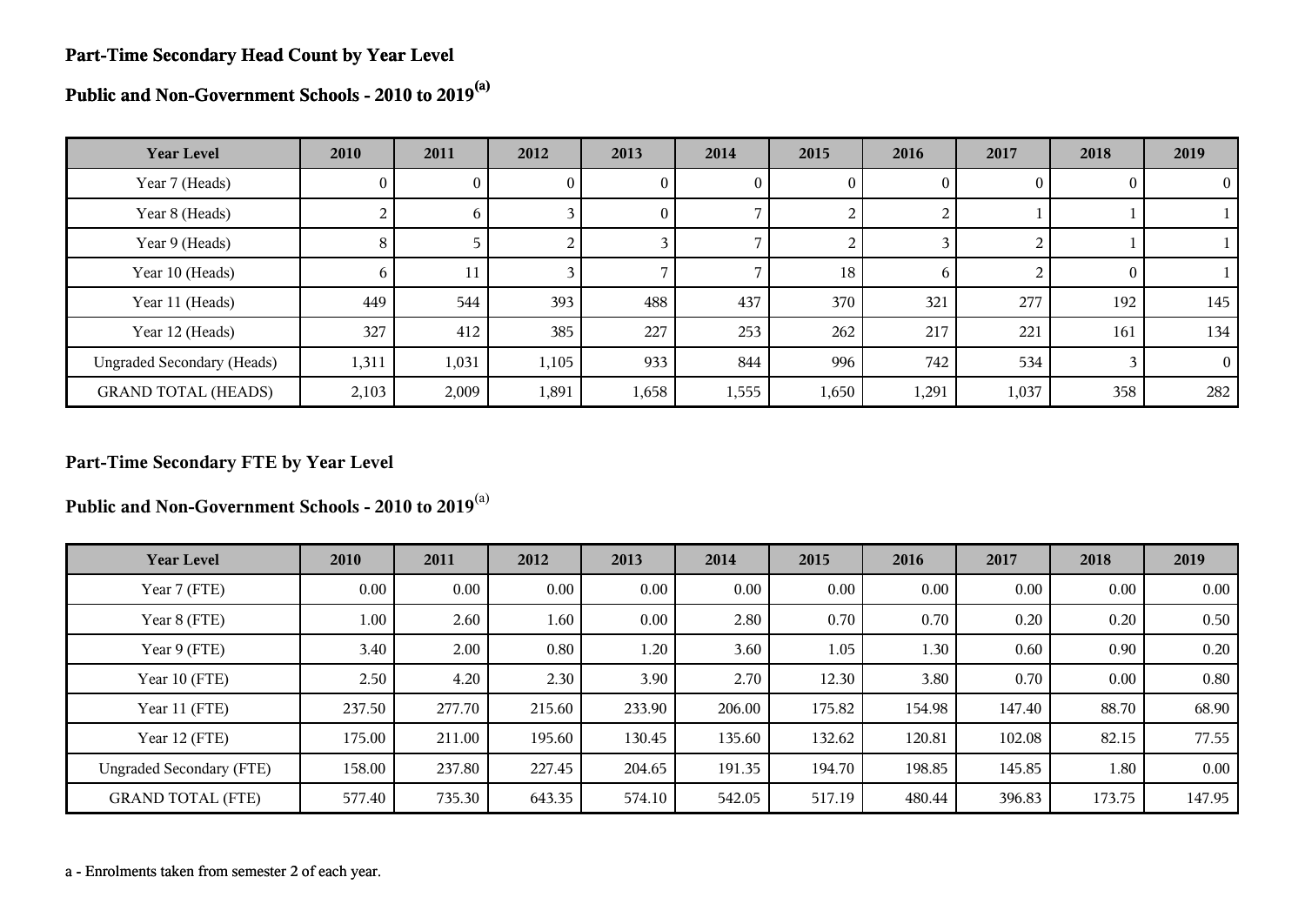#### **Part-Time Secondary Head Count by Year Level**

# **Public Schools - 2010 to 2019(a)**

| <b>Year Level</b>                 | 2010         | 2011     | 2012  | 2013         | 2014         | 2015  | 2016  | 2017  | 2018     | 2019     |
|-----------------------------------|--------------|----------|-------|--------------|--------------|-------|-------|-------|----------|----------|
| Year 7 (Heads)                    | $\mathbf{0}$ |          |       | U            | 0            | U     |       |       | $\theta$ |          |
| Year 8 (Heads)                    | 4            | $\sigma$ |       | 0            |              |       | 0     |       |          |          |
| Year 9 (Heads)                    | 8            |          |       |              |              |       |       | 0     |          |          |
| Year 10 (Heads)                   | <sub>0</sub> | 11       |       | <sub>b</sub> | <sub>0</sub> | 14    |       |       | $\theta$ |          |
| Year 11 (Heads)                   | 446          | 541      | 386   | 486          | 435          | 367   | 306   | 263   | 178      | 132      |
| Year 12 (Heads)                   | 316          | 406      | 383   | 222          | 246          | 257   | 198   | 208   | 153      | 127      |
| <b>Ungraded Secondary (Heads)</b> | 1,311        | 1,031    | 1,097 | 933          | 844          | 996   | 742   | 532   | $\Omega$ | $\Omega$ |
| <b>GRAND TOTAL (HEADS)</b>        | 2,089        | 2,000    | 1,871 | 1,650        | 1,545        | 1,636 | 1,249 | 1,004 | 333      | 260      |

### **Part-Time Secondary FTE by Year Level**

**Public Schools - 2010 to 2019**(a)

| <b>Year Level</b>               | 2010   | 2011     | 2012   | 2013   | 2014   | 2015   | 2016   | 2017   | 2018   | 2019   |
|---------------------------------|--------|----------|--------|--------|--------|--------|--------|--------|--------|--------|
| Year 7 (FTE)                    | 0.00   | $0.00\,$ | 0.00   | 0.00   | 0.00   | 0.00   | 0.00   | 0.00   | 0.00   | 0.00   |
| Year 8 (FTE)                    | 1.00   | 2.60     | 0.60   | 0.00   | 2.80   | 0.40   | 0.00   | 0.00   | 0.20   | 0.00   |
| Year 9 (FTE)                    | 3.40   | 2.00     | 0.80   | 1.20   | 3.60   | 0.75   | 0.70   | 0.00   | 0.90   | 0.00   |
| Year 10 (FTE)                   | 2.50   | 4.20     | 1.50   | 3.70   | 2.30   | 9.70   | 0.80   | 0.50   | 0.00   | 0.80   |
| Year 11 (FTE)                   | 236.60 | 276.20   | 210.00 | 232.70 | 204.60 | 174.22 | 143.38 | 137.00 | 77.70  | 58.90  |
| Year 12 (FTE)                   | 168.30 | 208.60   | 194.60 | 127.95 | 131.10 | 130.42 | 106.91 | 93.08  | 76.75  | 72.75  |
| <b>Ungraded Secondary (FTE)</b> | 158.00 | 237.80   | 223.45 | 204.65 | 191.35 | 194.70 | 198.85 | 144.65 | 0.00   | 0.00   |
| <b>GRAND TOTAL (FTE)</b>        | 569.80 | 731.40   | 630.95 | 570.20 | 535.75 | 510.19 | 450.64 | 375.23 | 155.55 | 132.45 |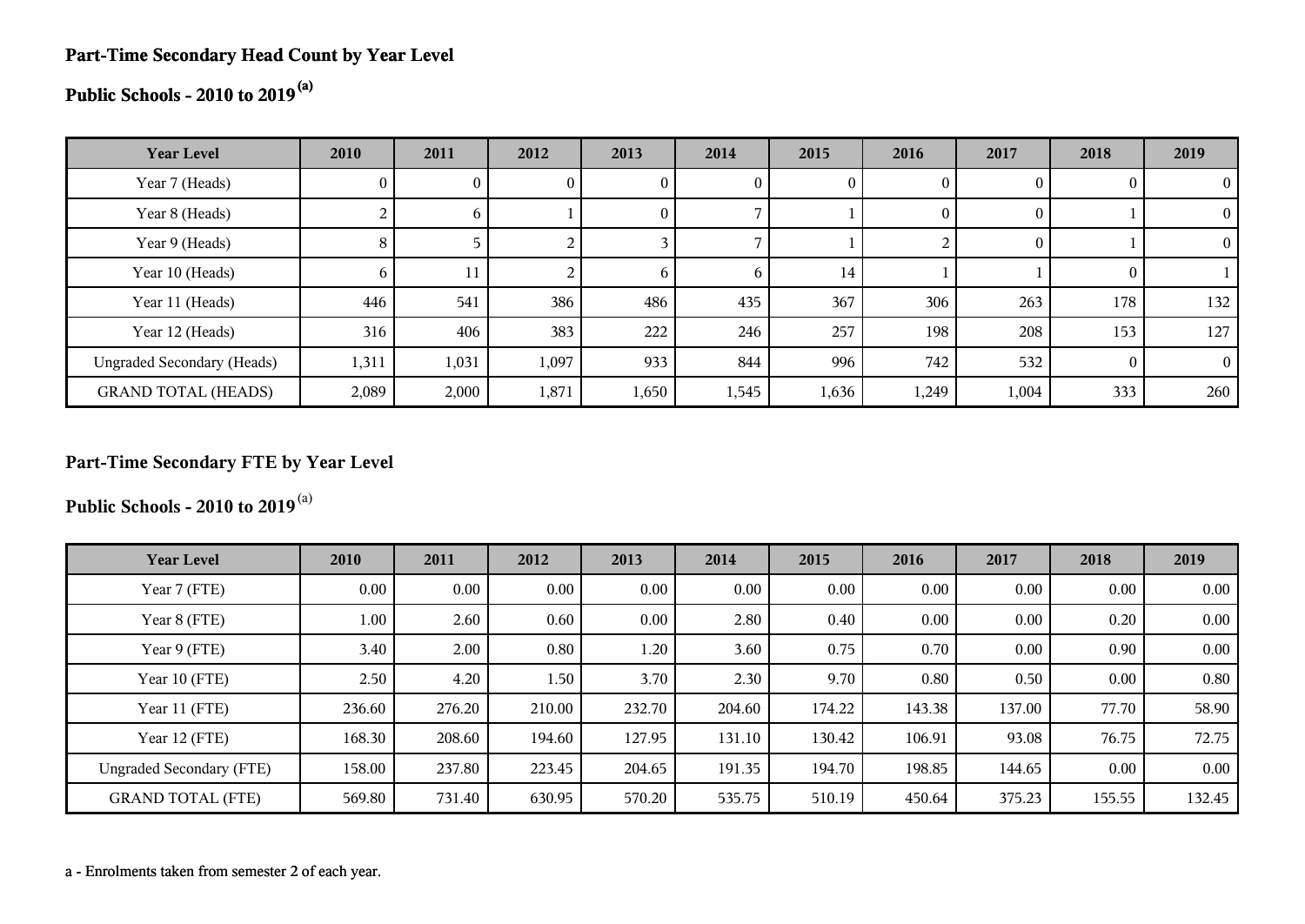#### **Part-Time Secondary Head Count by Year Level**

**Non-Government Schools - 2010 to 2019(a)**

| <b>Year Level</b>                 | 2010         | 2011     | 2012            | 2013 | 2014 | 2015 | 2016     | 2017 | 2018 | 2019            |
|-----------------------------------|--------------|----------|-----------------|------|------|------|----------|------|------|-----------------|
| Year 7 (Heads)                    | U.           |          |                 | U    |      |      |          |      |      |                 |
| Year 8 (Heads)                    | $\mathbf{0}$ | 0.       |                 | U    | U    |      |          |      |      |                 |
| Year 9 (Heads)                    | 0.           | U        | U               | U    | O    |      |          |      |      |                 |
| Year 10 (Heads)                   | $\theta$     | 0.       |                 |      |      | ∸    |          |      |      | $^{(1)}$        |
| Year 11 (Heads)                   |              |          |                 |      |      |      | 15       | 14   | 14   | 13              |
| Year 12 (Heads)                   | 11           | h.       |                 |      |      |      | 19       | 13   |      |                 |
| <b>Ungraded Secondary (Heads)</b> | 0            |          | 8               |      |      |      | $\Omega$ |      |      | 0               |
| <b>GRAND TOTAL (HEADS)</b>        | 14           | <b>Q</b> | 20 <sub>1</sub> | 8    | 10   | 14   | 42       | 33   | 25   | 22 <sub>1</sub> |

### **Part-Time Secondary FTE by Year Level**

**Non-Government Schools - 2010 to 2019**(a)

| <b>Year Level</b>               | 2010 | 2011     | 2012     | 2013 | 2014 | 2015 | 2016  | 2017  | 2018  | 2019  |
|---------------------------------|------|----------|----------|------|------|------|-------|-------|-------|-------|
| Year 7 (FTE)                    | 0.00 | $0.00\,$ | $0.00\,$ | 0.00 | 0.00 | 0.00 | 0.00  | 0.00  | 0.00  | 0.00  |
| Year 8 (FTE)                    | 0.00 | $0.00\,$ | 1.00     | 0.00 | 0.00 | 0.30 | 0.70  | 0.20  | 0.00  | 0.50  |
| Year 9 (FTE)                    | 0.00 | $0.00\,$ | $0.00\,$ | 0.00 | 0.00 | 0.30 | 0.60  | 0.60  | 0.00  | 0.20  |
| Year 10 (FTE)                   | 0.00 | $0.00\,$ | 0.80     | 0.20 | 0.40 | 2.60 | 3.00  | 0.20  | 0.00  | 0.00  |
| Year 11 (FTE)                   | 0.90 | 1.50     | 5.60     | 1.20 | 1.40 | 1.60 | 11.60 | 10.40 | 11.00 | 10.00 |
| Year 12 (FTE)                   | 6.70 | 2.40     | 1.00     | 2.50 | 4.50 | 2.20 | 13.90 | 9.00  | 5.40  | 4.80  |
| <b>Ungraded Secondary (FTE)</b> | 0.00 | $0.00\,$ | 4.00     | 0.00 | 0.00 | 0.00 | 0.00  | 1.20  | 1.80  | 0.00  |
| <b>GRAND TOTAL (FTE)</b>        | 7.60 | 3.90     | 12.40    | 3.90 | 6.30 | 7.00 | 29.80 | 21.60 | 18.20 | 15.50 |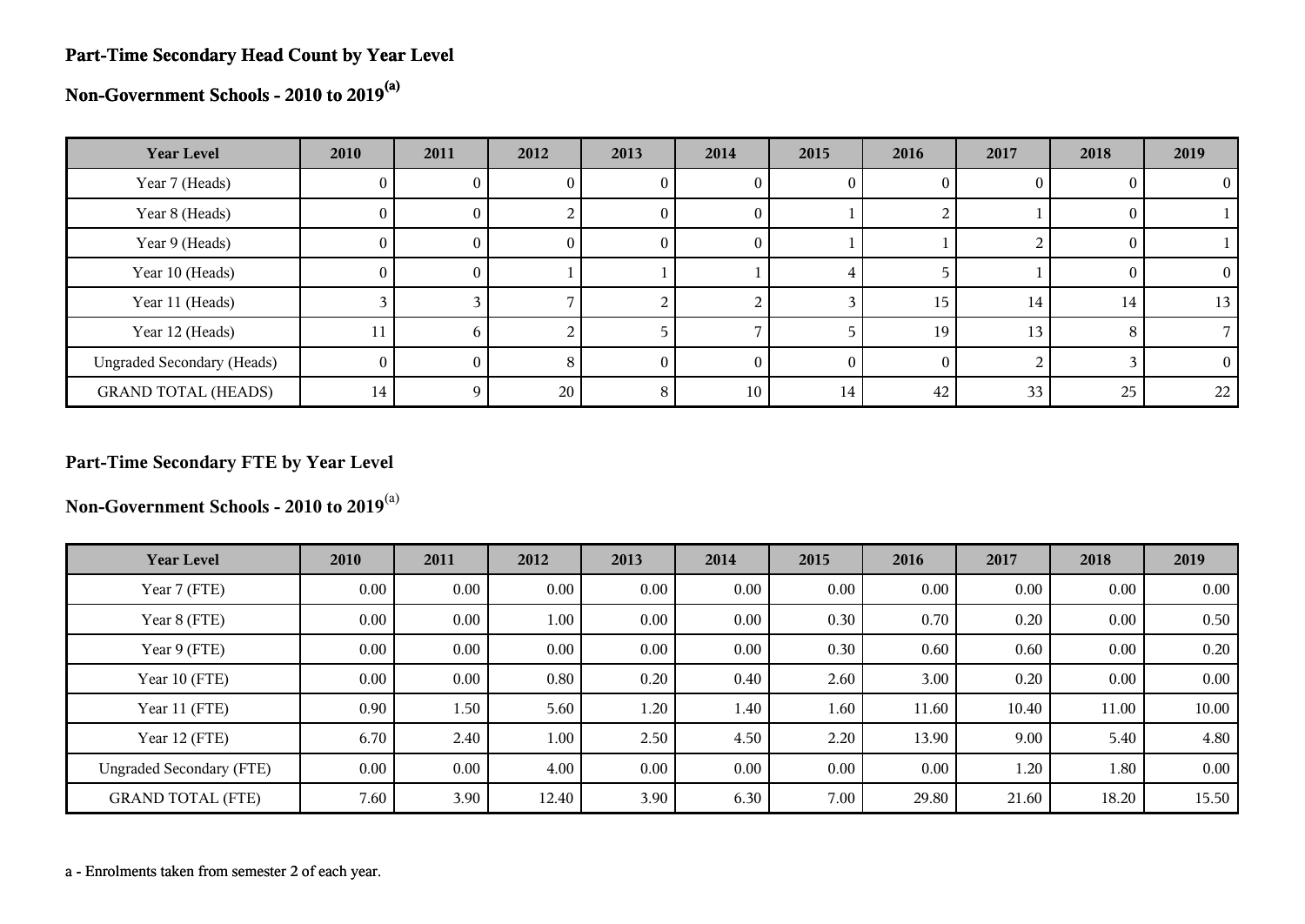#### **Part-Time Aboriginal Secondary Head Count by Year Level**

**Public and Non-Government Schools - 2010 to 2019(a)**

| <b>Year Level</b>                 | 2010     | 2011 | 2012            | 2013 | 2014        | 2015 | 2016 | 2017     | 2018 | 2019           |
|-----------------------------------|----------|------|-----------------|------|-------------|------|------|----------|------|----------------|
| Year 7 (Heads)                    | 0        | U.   | U               | U    | U           | U    |      |          |      | $\overline{0}$ |
| Year 8 (Heads)                    |          |      | 0.              | O.   | $\mathbf b$ |      |      | $\theta$ |      | $\theta$       |
| Year 9 (Heads)                    | $\bf{0}$ |      | $\Omega$        |      | $\mathbf b$ | 0    |      | $\theta$ | 0    | $\theta$       |
| Year 10 (Heads)                   | $\theta$ |      |                 |      |             |      |      |          |      | $\Omega$       |
| Year 11 (Heads)                   | 11       | 11   | 10              | h.   | 8           | 8    |      |          |      |                |
| Year 12 (Heads)                   |          | 11   | 4               | h.   |             |      |      |          |      |                |
| <b>Ungraded Secondary (Heads)</b> | $\theta$ | 0    | 12 <sub>1</sub> |      |             |      |      |          |      | $\overline{0}$ |
| <b>GRAND TOTAL (HEADS)</b>        | 17       | 26   | 27              | 20   | 34          | 17   | 13   |          | 10   | 10             |

#### **Part-Time Aboriginal Secondary FTE by Year Level**

**Public and Non-Government Schools - 2010 to 2019**(a)

| <b>Year Level</b>               | 2010     | 2011  | 2012     | 2013     | 2014  | 2015 | 2016 | 2017 | 2018 | 2019     |
|---------------------------------|----------|-------|----------|----------|-------|------|------|------|------|----------|
| Year 7 (FTE)                    | $0.00\,$ | 0.00  | 0.00     | $0.00\,$ | 0.00  | 0.00 | 0.00 | 0.00 | 0.00 | $0.00\,$ |
| Year 8 (FTE)                    | 0.60     | 0.20  | $0.00\,$ | $0.00\,$ | 2.20  | 0.40 | 0.00 | 0.00 | 0.00 | $0.00\,$ |
| Year 9 (FTE)                    | 0.00     | 0.60  | $0.00\,$ | 1.10     | 2.80  | 0.00 | 0.70 | 0.00 | 0.00 | 0.00     |
| Year 10 (FTE)                   | $0.00\,$ | 0.80  | 0.60     | 3.10     | 2.10  | 2.00 | 0.60 | 0.50 | 0.00 | $0.00\,$ |
| Year 11 (FTE)                   | 7.50     | 6.40  | 6.40     | 3.35     | 3.45  | 3.70 | 1.65 | 1.60 | 1.60 | 5.00     |
| Year 12 (FTE)                   | 1.90     | 5.80  | 1.10     | 3.40     | 3.20  | 0.72 | 2.00 | 0.95 | 4.00 | 2.20     |
| <b>Ungraded Secondary (FTE)</b> | 0.00     | 0.00  | 4.40     | 0.75     | 2.25  | 0.75 | 1.50 | 0.75 | 0.00 | $0.00\,$ |
| <b>GRAND TOTAL (FTE)</b>        | 10.00    | 13.80 | 12.50    | 11.70    | 16.00 | 7.57 | 6.45 | 3.80 | 5.60 | 7.20     |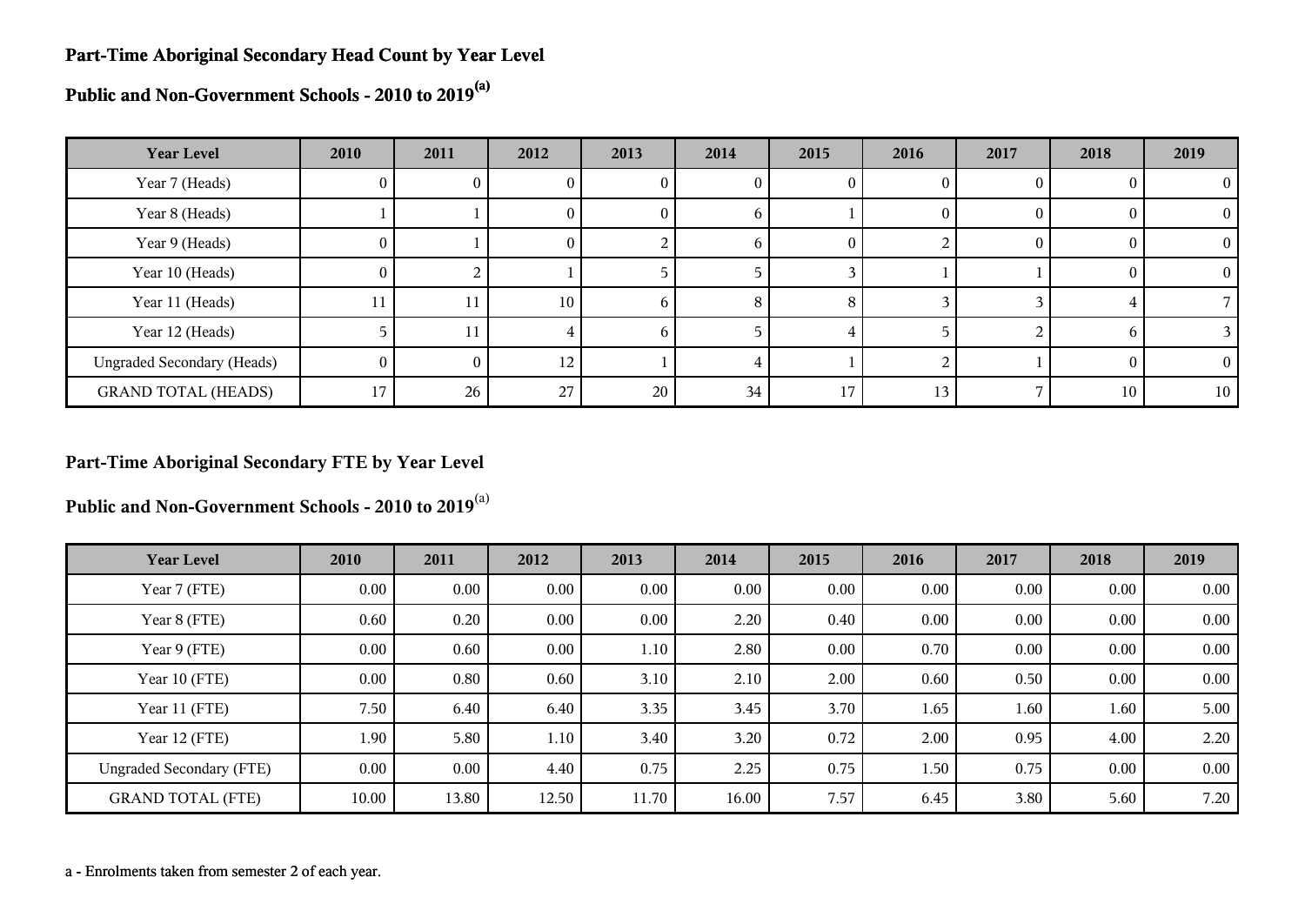#### **Part-Time Aboriginal Secondary Head Count by Year Level**

## **Public Schools - 2010 to 2019(a)**

| <b>Year Level</b>                 | 2010     | 2011            | 2012 | 2013 | 2014 | 2015 | 2016   | 2017 | 2018     | 2019 |
|-----------------------------------|----------|-----------------|------|------|------|------|--------|------|----------|------|
| Year 7 (Heads)                    |          |                 |      |      |      |      |        |      |          |      |
| Year 8 (Heads)                    |          |                 |      |      | O    |      |        |      | $\theta$ |      |
| Year 9 (Heads)                    | U.       |                 | U    |      | n    |      |        |      | $\theta$ |      |
| Year 10 (Heads)                   | $\sigma$ |                 |      |      |      | 0    | $_{0}$ |      | $\theta$ |      |
| Year 11 (Heads)                   | 11       | 11              |      | h    | 8    | 8    |        |      |          |      |
| Year 12 (Heads)                   |          | 11              |      | n    |      |      |        |      |          |      |
| <b>Ungraded Secondary (Heads)</b> | 0        | $^{\circ}$      |      |      |      |      |        |      | $\Omega$ |      |
| <b>GRAND TOTAL (HEADS)</b>        | 17       | 26 <sub>1</sub> | 18   | 19   | 34   | 13   | 10     |      | 8        |      |

#### **Part-Time Aboriginal Secondary FTE by Year Level**

**Public Schools - 2010 to 2019**(a)

| <b>Year Level</b>               | 2010     | 2011     | 2012     | 2013  | 2014  | 2015 | 2016 | 2017 | 2018     | 2019 |
|---------------------------------|----------|----------|----------|-------|-------|------|------|------|----------|------|
| Year 7 (FTE)                    | $0.00\,$ | $0.00\,$ | $0.00\,$ | 0.00  | 0.00  | 0.00 | 0.00 | 0.00 | 0.00     | 0.00 |
| Year 8 (FTE)                    | 0.60     | 0.20     | $0.00\,$ | 0.00  | 2.20  | 0.40 | 0.00 | 0.00 | $0.00\,$ | 0.00 |
| Year 9 (FTE)                    | $0.00\,$ | 0.60     | $0.00\,$ | 1.10  | 2.80  | 0.00 | 0.70 | 0.00 | 0.00     | 0.00 |
| Year 10 (FTE)                   | $0.00\,$ | 0.80     | 0.60     | 2.90  | 2.10  | 0.00 | 0.00 | 0.50 | 0.00     | 0.00 |
| Year 11 (FTE)                   | 7.50     | 6.40     | 5.60     | 3.35  | 3.45  | 3.70 | 1.05 | 1.60 | 1.60     | 3.80 |
| Year 12 (FTE)                   | 1.90     | 5.80     | 1.10     | 3.40  | 3.20  | 0.52 | 1.20 | 0.95 | 2.40     | 2.20 |
| <b>Ungraded Secondary (FTE)</b> | $0.00\,$ | $0.00\,$ | 0.40     | 0.75  | 2.25  | 0.75 | 1.50 | 0.75 | 0.00     | 0.00 |
| <b>GRAND TOTAL (FTE)</b>        | 10.00    | 13.80    | 7.70     | 11.50 | 16.00 | 5.37 | 4.45 | 3.80 | 4.00     | 6.00 |

a - Enrolments taken from semester 2 of each year.